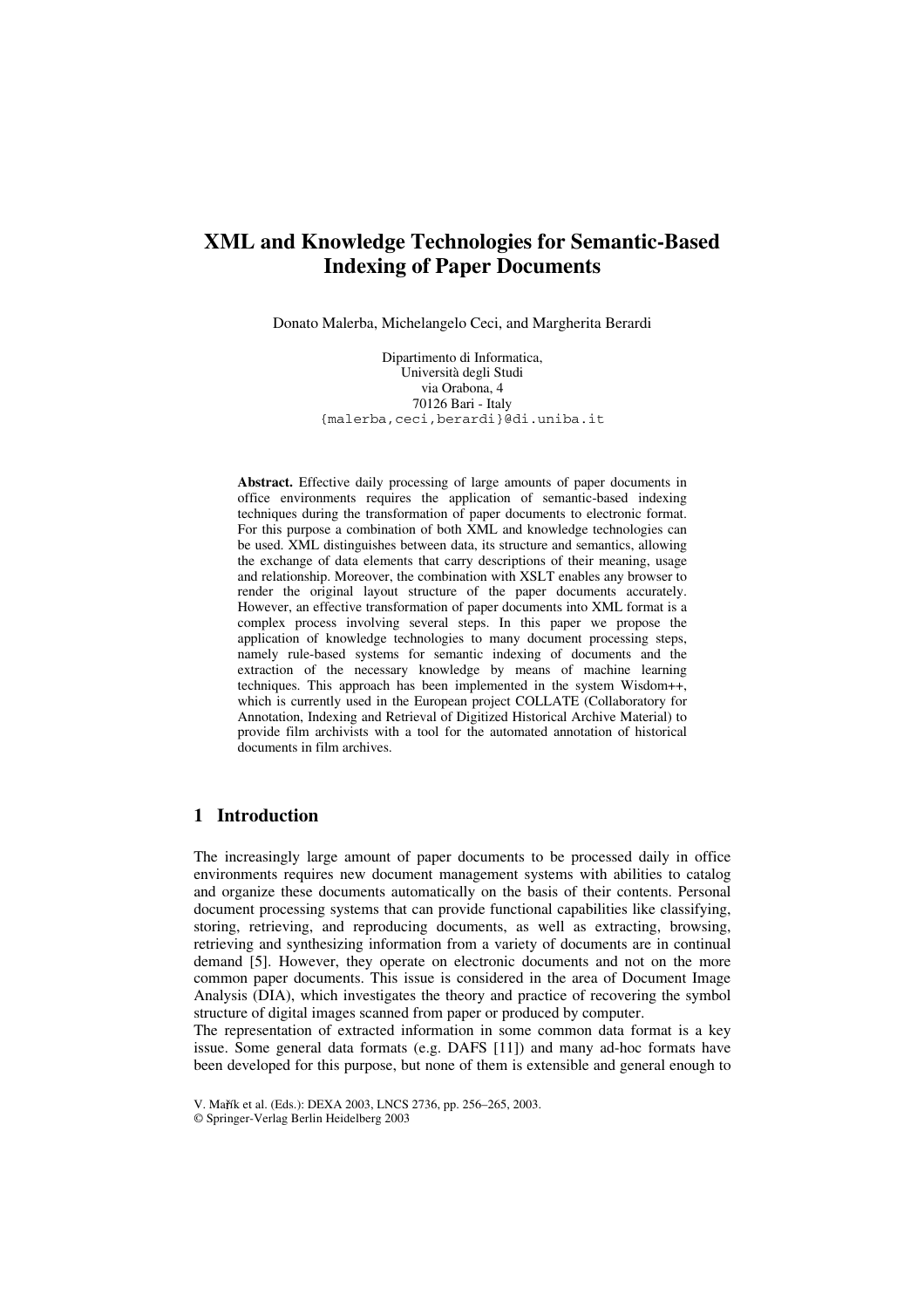hold for all different situations. This variety of formats prevents the easy exchange of data between different environments. A solution to this problem could lie in XML technology. XML has been proposed as a data representation format in general, but it was originally developed to represent (semi-) structured documents, therefore it is a natural choice for the representation of the output of DIA systems. XML is also an Internet language, a characteristic that can be profitably exploited to make information present on paper more quickly web-accessible and retrievable than distributing the bitmaps of document images on a web server. Moreover, it is possible to define some hypertext structures which improve document reading [16]. Finally, in the XML document, additional information on the semantics of the text can be stored in order to improve the effectiveness of the retrieving. This is a way to reduce the socalled *semantic gap* in document retrieving [17], which corresponds to the mismatch between the user's request and the way automated search engines try to satisfy these requests.

Commercial OCR systems are still far from supporting the XML format generation satisfactorily. Most of them can save scanned documents in HTML format, but generally their appearance on the browser is not similar to the original documents. Rendering problems, such as missing graphical components, wrong reading ordering in two-columned papers, missing indentation and broken text lines, are basically due to poor layout information extracted from the scanned document. In addition, no information on the semantics of some content portions is associated to documents saved in HTML format.

The extraction of information from the document image requires knowledge technologies, which offer various solutions to the knowledge representation problem and automated reasoning, as well as to the knowledge acquisition problem, by means of machine learning techniques. The importance of knowledge technologies has led some distinguished researchers to claim that document image analysis and understanding belongs to a branch of artificial intelligence [12], despite the fact that most of the contributions fall within the area of pattern recognition [10].

In this paper we present the multi-page DIA system WISDOM++ (http://www.di.uniba.it/~malerba/wisdom++/), whose architecture is knowledgebased and supports all the processing steps required for semantic indexing and storing in XML format [1]. More precisely, the transformation process performed by WISDOM++ consists of the preprocessing of the raster image of a scanned paper document, the segmentation of the preprocessed raster image into basic layout components, the classification of basic layout components according to the type of content (e.g., text, graphics, etc.), the identification of a more abstract representation of the document layout (layout analysis), the classification of the document on the basis of its layout and content, the identification of semantically relevant layout components, the application of OCR only to those textual components of interest and the storing in XML format providing additional information on the semantics of the text.

Four of these processing steps are knowledge-based, namely:

- 1. classification of basic-blocks,
- 2. layout analysis,
- 3. automatic global layout analysis correction,
- 4. semantic indexing (document image classification and understanding).

The knowledge technologies used in these four steps are: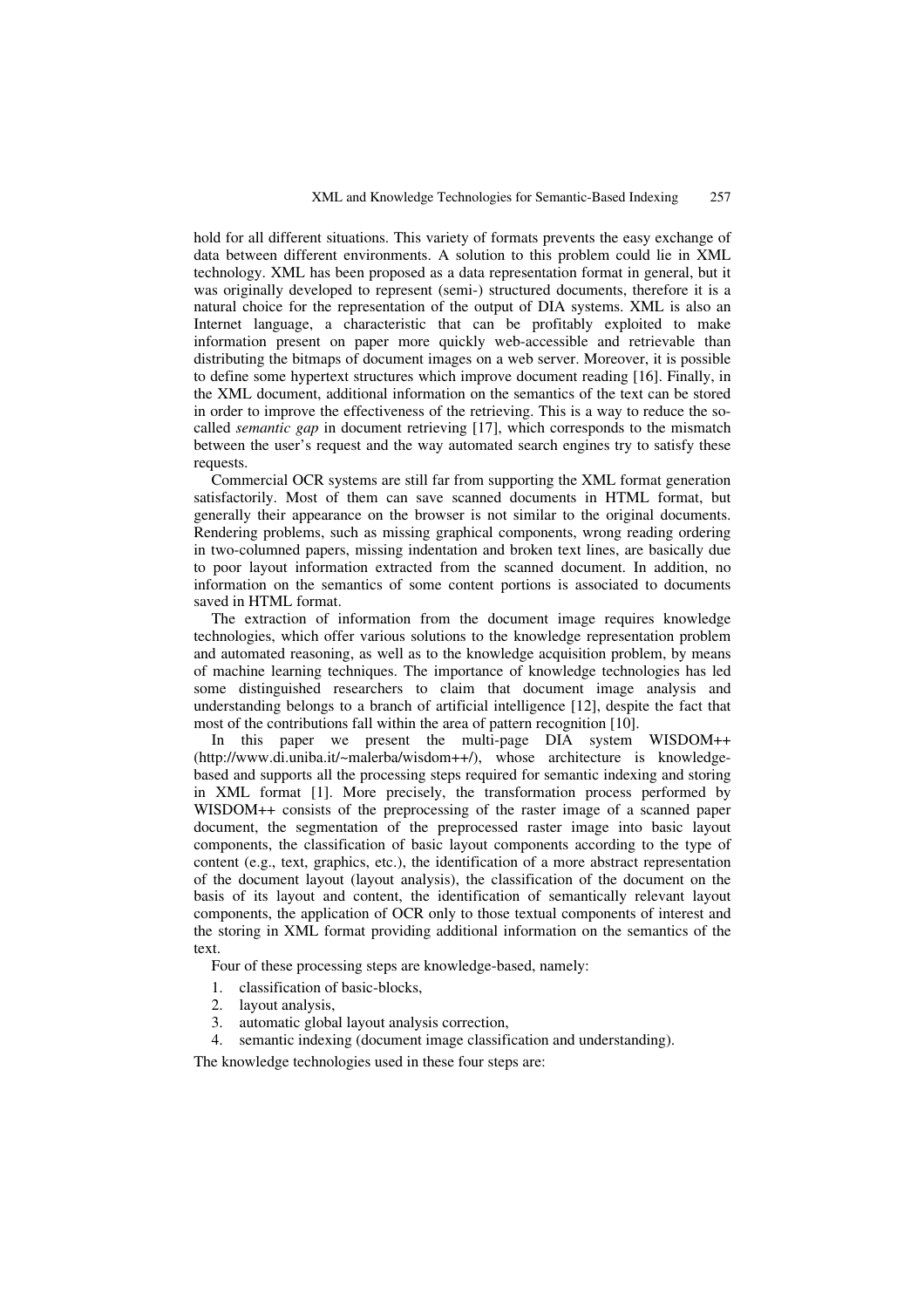- a knowledge-based system which contains explicitly represented rules and supports inference by resolution (used for document classification and understanding);
- a production-system which operates with a forward-chaining control structure and is used for global layout analysis correction;
- the decision tree learning system ITI [14] (used for block classification);
- the inductive logic programming system ATRE [7] (used to learn rules for layout analysis correction and for semantic indexing);
- the logic programming system for the implementation of several modules of WISDOM++.

In this paper, we briefly describe the current architecture of the WISDOM++ system (next section), and then focus our presentation on the rule-based semantic indexing step (Section 3). The transformation process in XML format is described in Section 4. Finally, in Section 5 a real-world application to censorship documents in film archives is described.

#### **2 System Architecture**

The general architecture of WISDOM++, shown in Figure 1, integrates several components to perform all the steps reported in the previous section.

The *System Manager* manages the system by allowing user interaction and by coordinating the activity of all other components. It interfaces the system with the data base module in order to store intermediate information. The *System Manager* is also able to invoke the OCR on textual layout blocks which are relevant for the specific application (e.g., title or authors).

The *Image Processing Module* is in charge of the image preprocessing facilities. Preprocessing consists of a series of image-to-image transformations, which do not increase the system's knowledge of the contents of the document, but may help to extract it. One basic preprocessing step is the detection of the skew angle, which is defined as the orientation angle of the baselines of text blocks. Once the skew angle has been estimated the document image can be rotated to a reference direction to facilitate further format analysis and OCR. Additional preprocessing steps are noise filtering, such as removal of salt-and-pepper noise, and resolution reduction.

The *Layout Analysis Module* supports the separation of text from graphics and the layout analysis*.* The separation of text from graphics is performed into two steps: the segmentation detects non-overlapping rectangular blocks enclosing content portions, while the block classification identifies the content type (e.g., text, drawings, pictures and horizontal/vertical lines). WISDOM++ segments the reduced document image into rectangular blocks by means of an efficient variant of the Run Length Smoothing Algorithm [15]. The smoothing thresholds used in the segmentation are adaptively defined depending on a spread factor which is computed during the skew evaluation step. The classification of blocks is based on the description of some features of each block. In WISDOM++ only geometrical (e.g., width, height, area, and eccentricity) and textural features are used to describe blocks. The classification of blocks as text, horizontal line, vertical line, picture (i.e., halftone images) and graphics (e.g., line drawings) is performed by means of the decision tree learning system ITI.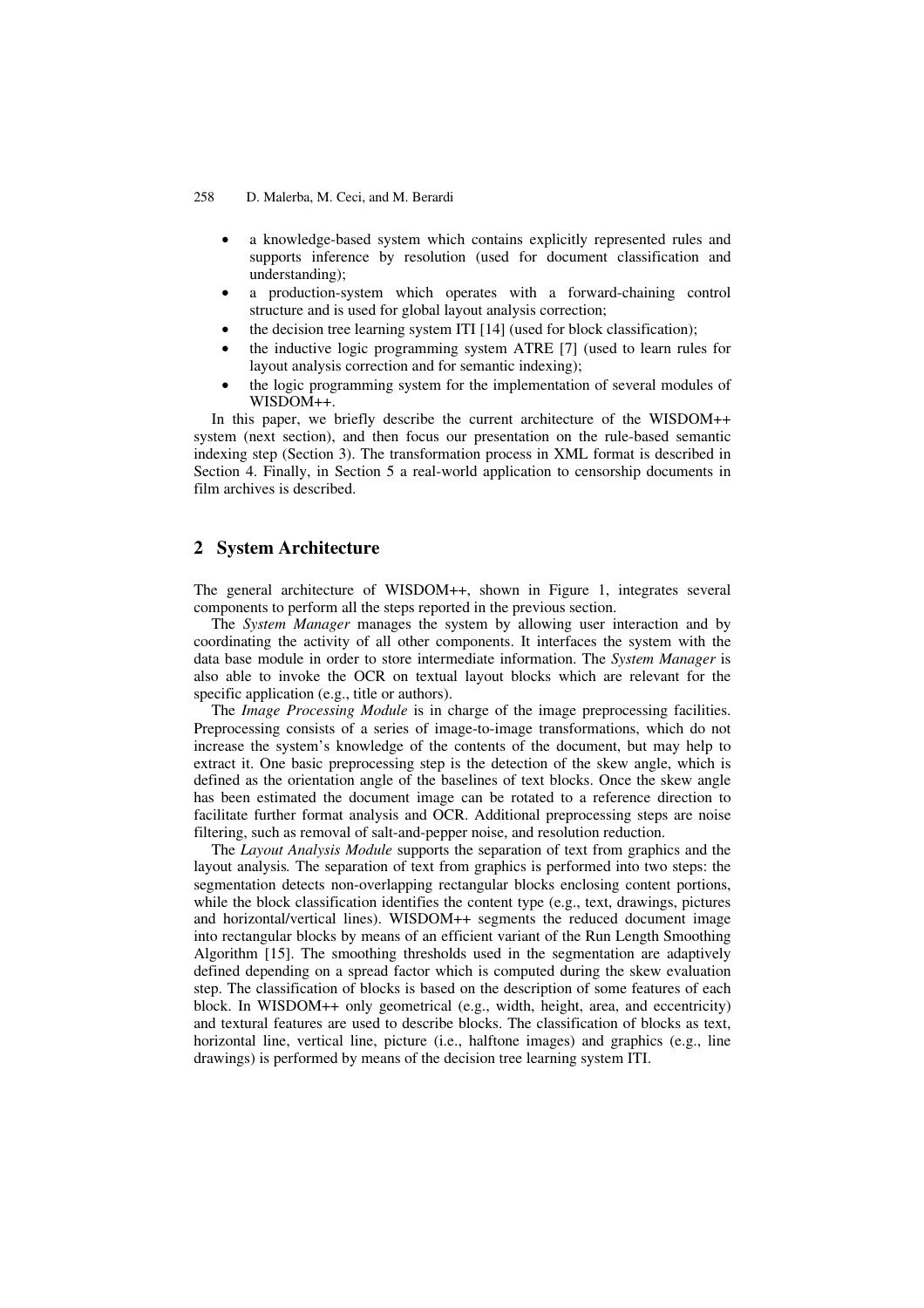

**Fig. 1.** Wisdom++ architecture.

The *layout analysis* detects structures among blocks extracted during the segmentation step. It generates a hierarchy of abstract representations of the document image, the *geometric* (or *layout*) *structure*, which can be modeled by a *layout tree*. It is performed in two steps: firstly, the global analysis determines possible areas containing paragraphs, sections, columns, figures and tables, and secondly, the local analysis groups together blocks that possibly fall within the same area.

Once the layout analysis has been performed and the layout tree has been generated, the user can manually modify the layout tree by performing three different types of actions: vertical or horizontal split of a component in the layout tree, and grouping of two components. WISDOM++ stores both the result of corrective actions and the actions themselves. In this way it is possible to learn corrective layout operations from user interaction [9]. These operations are expressed as a set of "production" rules in the form of an antecedent and a consequent, where the antecedent expresses the precondition to the application of the rule and the consequent expresses the action to be performed in order to modify the layout structure. Production rules are then used by the *Production System for Layout Analysis Module*, which operates with a forward-chaining control structure. The production system is implemented with a theorem prover, using resolution to do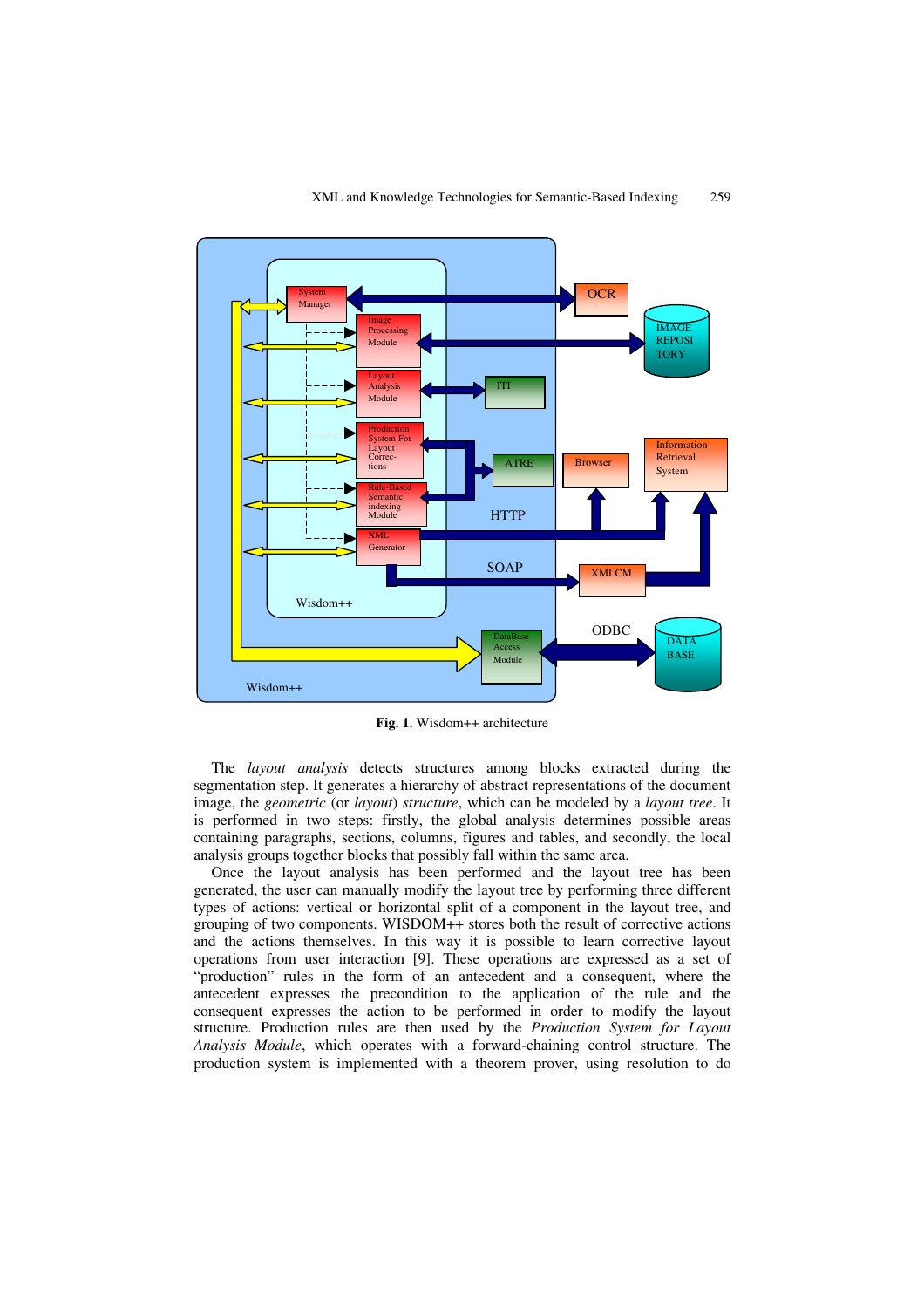forward chaining over a full first-order knowledge base. The system maintains a knowledge base (the working memory) of ground literals describing the layout tree. Ground literals are automatically generated by WISDOM++ after the execution of an operation. In each cycle, the system computes the subset of rules whose condition part is satisfied by the current contents of the working memory (*match phase*). Conflicts are solved by selecting the first rule in the subset.

The *Rule-based Semantic Indexing Module* performs the document classification and the document understanding tasks. Document classification automatically identifies the membership class of a document with respect to a user-defined set of document classes. Document understanding aims at automatically associating some layout components with components of a logical hierarchy. By performing document image classification and understanding, WISDOM++ actually replaces the low-level image feature space (based on geometrical and textural features) with a higher-level semantic space. Query formulation can then be performed using these higher level semantics, which are much more comprehensible to the user than the low level image features [2]. Rules for document classification and understanding are learned by means of the inductive logic programming system ATRE [7], as explained in the next section.

The *XML Generator Module* is used to save the document in XML format. It transforms document images into XML format by integrating textual, graphical, layout and logical information extracted in the document analysis and understanding processes.

## **3 Rule-Based Semantic Indexing**

 $\overline{a}$ 

Semantic-indexing of a document image is based on a mapping of the *layout structure* into the *logical structure* of a (multi-page) document. The former associates the content of a document with a hierarchy of layout components, such as blocks, lines, and paragraphs. It is related to the presentation of the document on some media. On the other hand, the logical structure associates the content of a document with a hierarchy of logical components, such as sender/receiver of a business letter, title/authors of a scientific article, and so on. It is related to the organization of the content. Luckily, in many documents the two structures are strongly related. This means that layout clues can be profitably used to reconstruct the logical structure of the document without "reading" the document itself.

The general process of defining the mapping is called *document image understanding*1 (or *interpretation*) [13], while the specific association of the whole document (root of the layout tree) with some class (root of the logical structure) is called *document image classification* [3]. This mapping is usually represented as a labeled layout tree, where each layout component is associated with zero, one or more logical components (the semantics). This association can theoretically affect layout components at any level in the *layout tree*. However, in WISDOM++ only the most abstract components in the *layout tree* are associated with some component of the *logical hierarchy*. Moreover, only layout information is used in document image

<sup>&</sup>lt;sup>1</sup> This process is distinct from *document understanding* which is related to natural language aspects of one-dimensional text flow.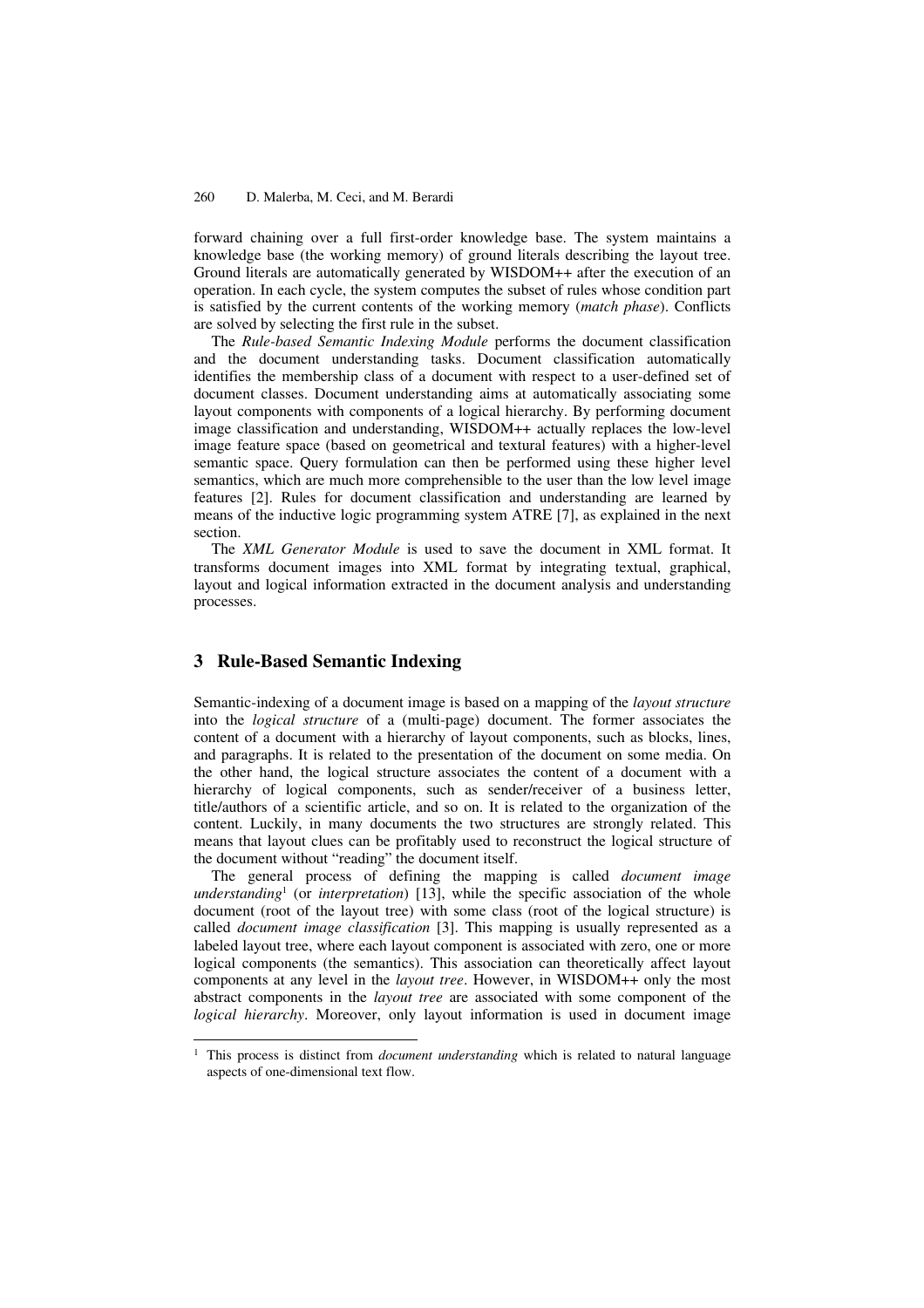understanding. This approach differs from that proposed by other authors [6] which also makes use of textual information (e.g. text pattern), font information (e.g. style, size, boldness, etc.) and universal attributes (e.g. number of lines) given by the OCR. This diversity is due to a different opinion on when an OCR should be applied. We believe that only some layout components of interest for the application should be subject to OCR (e.g., title and authors, but not figures and tables of a scientific paper), hence document understanding should precede text reading and cannot be based on textual features.

Procedurally, the mapping is determined by means of a set of rules expressed in a first-order logic language. The antecedent of a rule describes both spatial and aspatial properties that should hold between layout components in a page. The consequent specifies the semantics of some layout components involved in the antecedent part. The matching between the antecedent of a rule and the description of the page layout determines the association between the layout structure and the logical structure.

In order to express spatial relations properly, WISDOM++ resorts to first-order definite clauses, such as rule representation formalism. Therefore, the induction of these rules from a set of labeled layout trees requires the application of an inductive logic programming system that can learn logic theories (i.e., sets of definite clauses). The learning system embedded in WISDOM++ is ATRE and a full description is reported in [7]. We limit ourselves to observing that two important features of ATRE for this specific application domain are its ability to discover concept dependencies [8] and to handle both symbolic and numerical attributes and relations [4].

#### **4 Generating a Document in XML Format**

Data concerning the result of document processing can be stored in XML format so that the resulting XML document, which includes semantic information extracted in the document analysis and understanding processes, is accessible via web through queries at a high level of abstraction.

The simplest transformation consists in attaching document images to XML pages, after having converted bitmaps into a format supported by most browsers (e.g. GIF or JPEG). Nevertheless, this approach presents at least four disadvantages. First, compressed raster images are still quite large and their transfer can be unacceptably slow. Second, the original document can only be viewed and not edited. Third, in the case of multi-page documents, pages can be presented only in a sequential order, thus missing the advantages a hypertext structure which supports document browsing. Fourth, additional information about the semantics of the content cannot be represented, hence no semantics-based retrieval facility can be supported. Therefore, it is important to transform document images into XML format by integrating textual, graphical, layout and semantic information extracted in the document analysis and understanding processes. Moreover, the XML specification includes a facility for physically isolating and separately storing any part of a document, for example, storing data without contamination of formatting information.

A *DTD* is associated to each document class and the XML document refers to the appropriate *DTD*. In the following, an example of a *DTD* generated by WISDOM++ for the class "faa\_cen\_decision" is reported.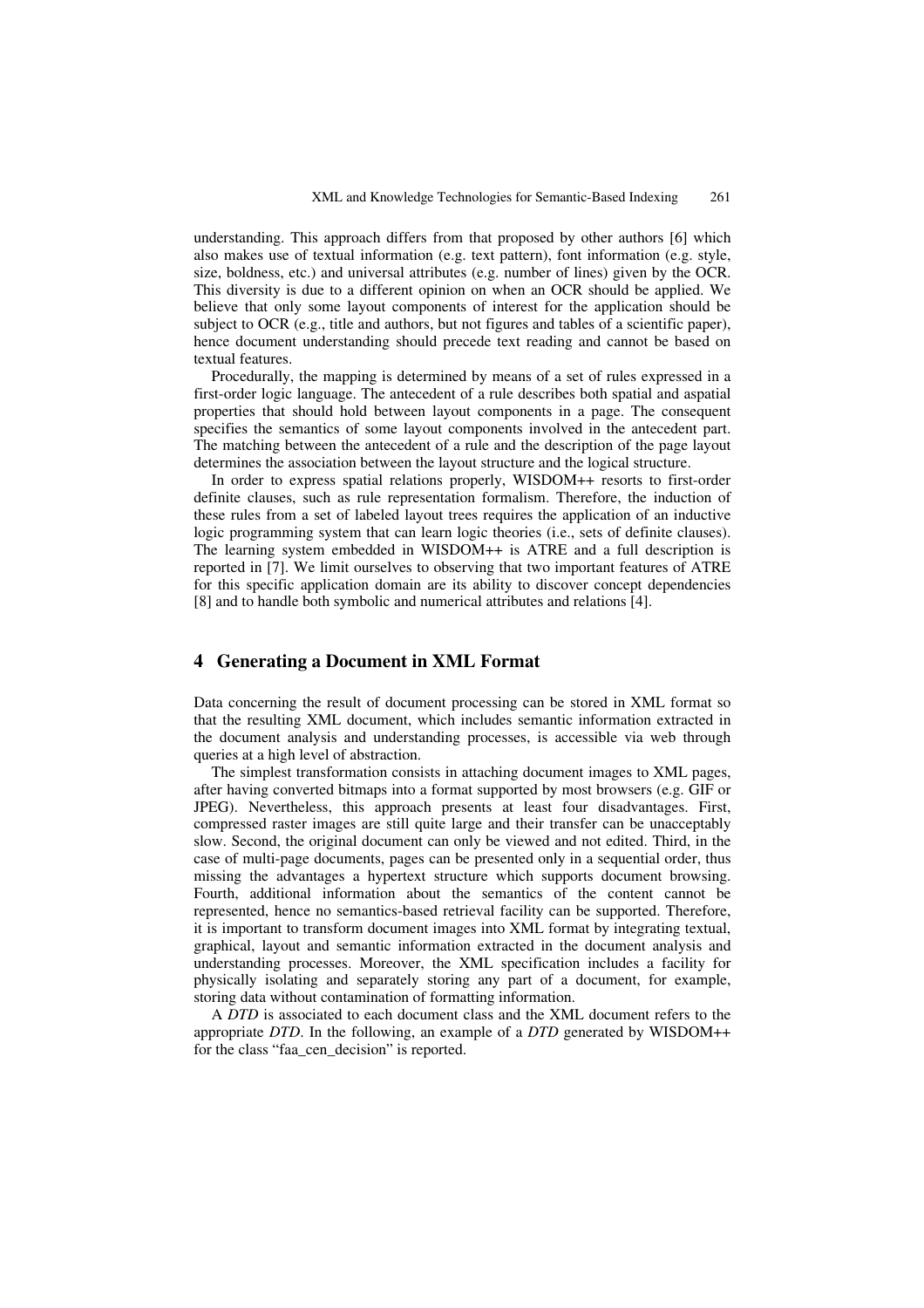<!-- standard DTD file for faa\_cen\_decision class --> <!ELEMENT faa\_cen\_decision (logic-structure?, geometric-structure)> <!ELEMENT logic-structure (registration-au|undefined|dateplace|department|applicant|reg-number|film-genre|film-length|filmproducer|film-title)\*> <!ELEMENT registration-au (paragraph)\*> <!ATTLIST registration-au ID NMTOKEN #IMPLIED> <!ELEMENT undefined (paragraph)\*> <!ATTLIST undefined ID NMTOKEN #IMPLIED> <!ELEMENT date-place (paragraph)\*> <!ATTLIST date-place ID NMTOKEN #IMPLIED> <!ELEMENT department (paragraph)\*> <!ATTLIST department ID NMTOKEN #IMPLIED> … <!ELEMENT paragraph (#PCDATA|TAB)\*> <!ELEMENT TAB EMPTY> <!ELEMENT geometric-structure (image, blocklevels)> <!ELEMENT image EMPTY> <!ATTLIST image urlimage CDATA #REQUIRED length NMTOKEN #REQUIRED width NMTOKEN #REQUIRED formatimage NMTOKEN #REQUIRED resolution NMTOKEN #REQUIRED> <!ELEMENT blocklevels (basic-block, line, setofline, frame1, frame2)> <!ELEMENT basic-block (block+)> … <!ATTLIST basic-block numBB NMTOKEN #REQUIRED> line  $numL$  NMTOKEN #REQUIRED> … <!ELEMENT block EMPTY> <!ATTLIST block indexblock NMTOKEN #REQUIRED top NMTOKEN #REQUIRED bottom NMTOKEN #REQUIRED left NMTOKEN #REQUIRED right NMTOKEN #REQUIRED physical-type NMTOKEN #REQUIRED subblockslist CDATA #IMPLIED label (registration-au|undefined|dateplace|department|applicant|reg-number|film-genre|film-length|filmproducer|film-title) "undefined" >

The keyword ELEMENT introduces an element declaration which represents the information on the semantics of the content (e.g. registration-au, date-place, department, applicant, reg-number, film-genre, film-length, film-producer, film-title, undefined**<sup>2</sup>**). An element may have no content at all, may have a content of only text, of only child element, or of a mixture of elements and text. For example, in the DTD presented the content of the element faa\_cen\_decision is a child element, which is structured. An attribute may be associated with a particular element in order to provide refined information on an element. Examples of attributes are the URL, the height, the width, the format and the resolution of a document image. All the attributes are declared separately from the element, but are usually declared together, in the *attribute list declaration*. It is also noteworthy that the DTD generated by WISDOM $++$  distinguishes the logical structure (logic-structure) from the

j

<sup>2</sup> The element *undefined* refers to all those logical components of no specific interest for the application.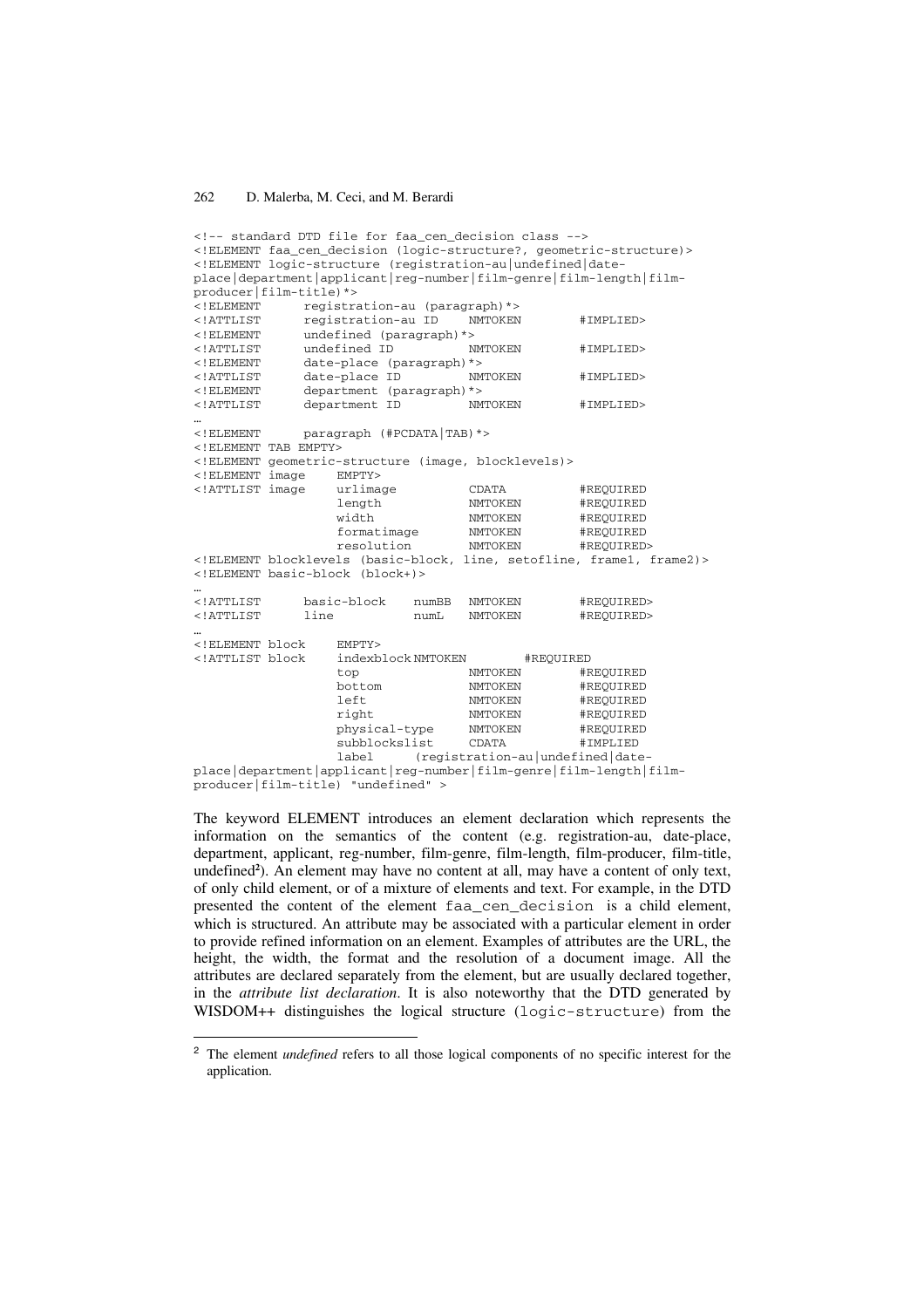layout structure (geometric-structure). The layout structure is used for storing purposes, in particular it is used to build XSL specifications in order to render the document similar in appearance to the original document, since XML language is not concerned with visualization aspects.

The XML document generated can be stored in an XML-based Content Management System (XMLCM), which is the back-end of WISDOM++. XMLCM uses the XML language to represent/manage documents, structured data and metadata (DTD or XML Schema) and to exchange them over Internet. Because Internet-based applications deal with complex, heterogeneous and worldwide information, the XMLCM is based on basic open communication standards for information processing, such as HTTP, XML and SOAP.

#### **5 Application to Censorship Decisions**

Document images processed in the European project COLLATE (http://www.collate.de/) are provided by three national film archives, namely Deutsches Filminstitut (DIF), Filmarchiv Austria (FAA) and Národní Filmový Archiv (NFA). Generally, documents are multi-page, where each page is an RGB 24bit color image representing either a censorship card or, in the case of DIF, a newspaper article. An example of a document is reported in Figure 2.

| Source     | Type               | No of     | Tot No of | <b>Size</b> | Resolution | Image size             |
|------------|--------------------|-----------|-----------|-------------|------------|------------------------|
|            |                    | documents | pages     | (pixel)     | (dpi)      | (mm)                   |
| <b>FAA</b> | Censorship cards   | 29        | 60        | 4836×3408   | 600        | 204,72×144,27          |
| DIF        | Censorship cards   |           | 18        | 1710×1212   | 300        | $144,78 \times 102,62$ |
| <b>DIF</b> | Censorship cards   | 30        | 360       | 2460×3474   | 300        | $208.28 \times 294.13$ |
| <b>DIF</b> | Newspaper articles | 19        | 57        | Not fixed   | Not fixed  | Not fixed              |
| <b>NFA</b> | Censorship cards   | 24        | 72        | 2528×3988   | 300        | $214,05 \times 337,66$ |

**Table 1.** Main features of processed documents

To investigate the applicability of the solution proposed we considered 108 multipage documents belonging to 5 classes (see Table 1). We applied WISDOM++ to 567 document images in all.

As regards the extraction of semantic information on the class of the document, the rule learned by ATRE for the faa\_cen\_decision class is the following:

class(X1)=faa\_cen\_decision←image\_width(X1)∈[4832..4992].

where X1 denotes the whole page. This rule is simple and its interpretation is straightforward. The paper document is considered as a faa\_cen\_decision if the image width is between 4832 and 4992 pixels. The simplicity of the rule depends on the standard dimension of the images. In particular, the learning system is able to classify the document without ambiguity by considering only dimensions, rather than additional information on the internal layout structure.

As regards the extraction of semantic information on the logical components of the document, some examples of rules learned by ATRE for the faa\_cen\_decision class are reported: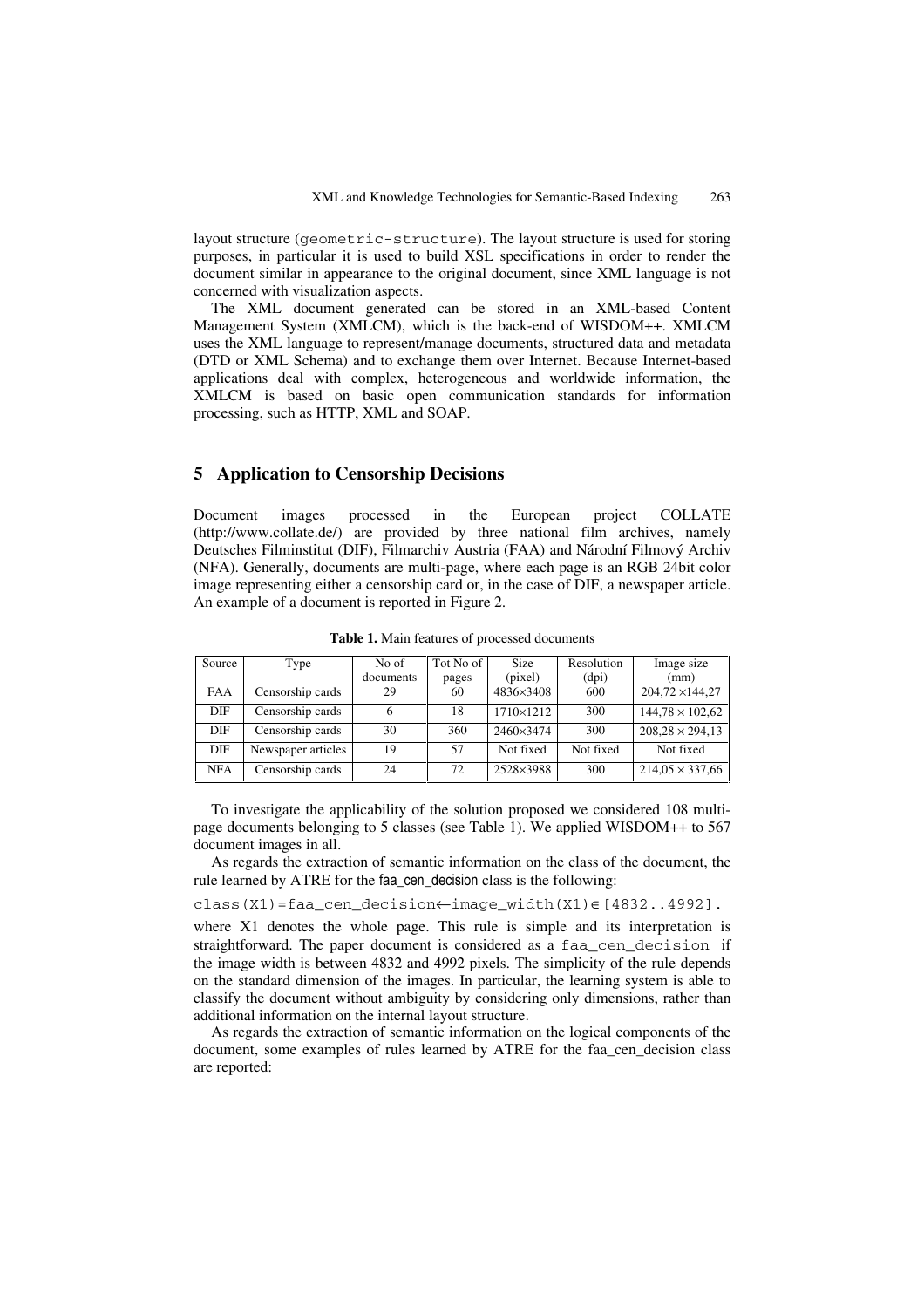$$
film\_gence(X2) \leftarrow y\_pos\_centre(X2) \in [452..472],
$$

$$
to\_right(X2,X1), width(X2) \in [182..881]
$$

This rule expresses the condition that a possibly large layout component (width between 182 and 881) with its baricentre at a point between 452 and 472 on the y-axis and to the left of another block (X1) is the genre of the film. An example of the mapping of the layout structure into the logical structure is reported in Figure 3.



**Fig. 2.** The original scanned document **Fig. 3.** The labeled image. This is the result of the document unterstanding process.

### **6 Conclusions and Challenging Problems**

This work presents the integration of knowledge and XML technologies for semantic indexing of paper documents. Semantic-indexing is the result of a complex process, involving, among other things, the document classification and understanding steps and the application of machine learning techniques. The proposed approach has been investigated in the context of a European project on annotation, indexing and retrieval of digitized historical archive material.

This work can be extended in several directions. In particular, the project requires more complex document preprocessing and layout analysis techniques. Moreover, text extracted by the OCR enables the investigation of the integration of DIA techniques with both text mining and information extraction techniques. Finally, we intend to extend the system WISDOM++ presented in the paper with information retrieval facilities, based both on semantic annotations and OCRed text and on graphical (layout) information.

**Acknowledgements.** This work partially fulfills the research objectives set by the IST-1999-20882 project COLLATE (Collaboratory for Automation, Indexing and Retrieval of Digitized Historical Archive Material) funded by the European Union (http://www.collate.de). The authors also wish to thank Lynn Rudd for her help in reading the manuscript.